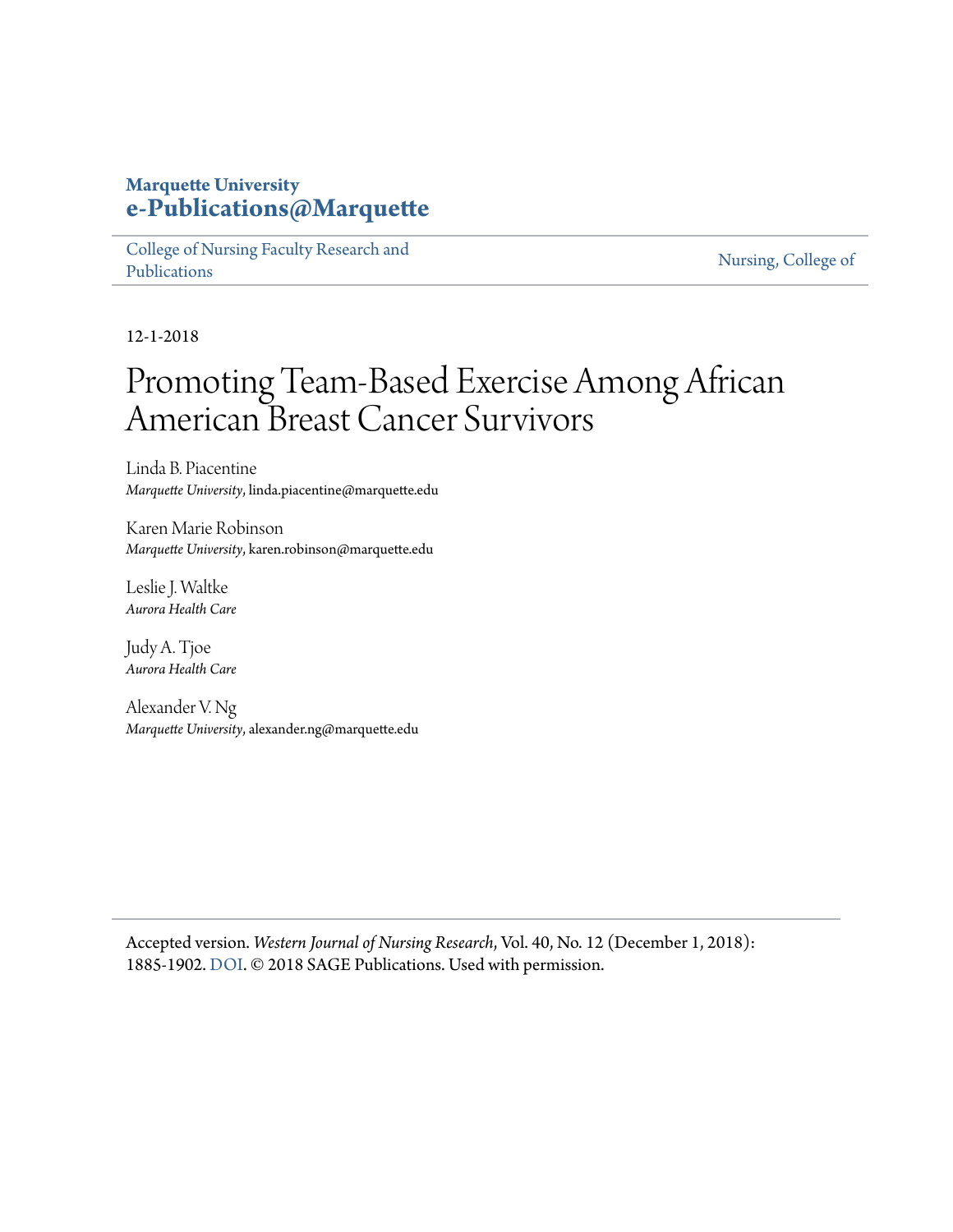**Marquette University**

## **e-Publications@Marquette**

## *Nursing Faculty Research and Publications/College of Nursing*

*This paper is NOT THE PUBLISHED VERSION;* **but the author's final, peer-reviewed manuscript.** The published version may be accessed by following the link in the citation below.

*Western Journal of Nursing Research*, Vol. 40, No. 12 (December 1, 2018): 1885-1902. [DOI.](https://doi.org/10.1177%2F0193945918795313) This article is © SAGE Publications and permission has been granted for this version to appear in [e-](http://epublications.marquette.edu/)[Publications@Marquette.](http://epublications.marquette.edu/) SAGE Publications does not grant permission for this article to be further copied/distributed or hosted elsewhere without the express permission from SAGE Publications.

# Promoting Team-Based Exercise Among African American Breast Cancer Survivors

Linda B. Piacentine Marquette University, Milwaukee, WI Karen M. Robinson1 Marquette University, Milwaukee, WI Leslie J. Waltke Aurora Health Care, Milwaukee, WI

Judy A. Tjoe Aurora Health Care, Milwaukee, WI

Alexander V. Ng Marquette University, Milwaukee, WI

**Corresponding Author:** Linda B. Piacentine, College of Nursing, Marquette University, P.O. Box 1881, Milwaukee, WI 53201, USA. Email: linda.piacentine@marquette.edu

## Abstract

Physical activity benefits the health and well-being of breast cancer survivors (BCS). Yet, many African American survivors do not routinely exercise and have increased risk of poor outcomes. The purpose of this mixed-method study was to identify motivational factors compelling African American BCS to participate in a 14-week team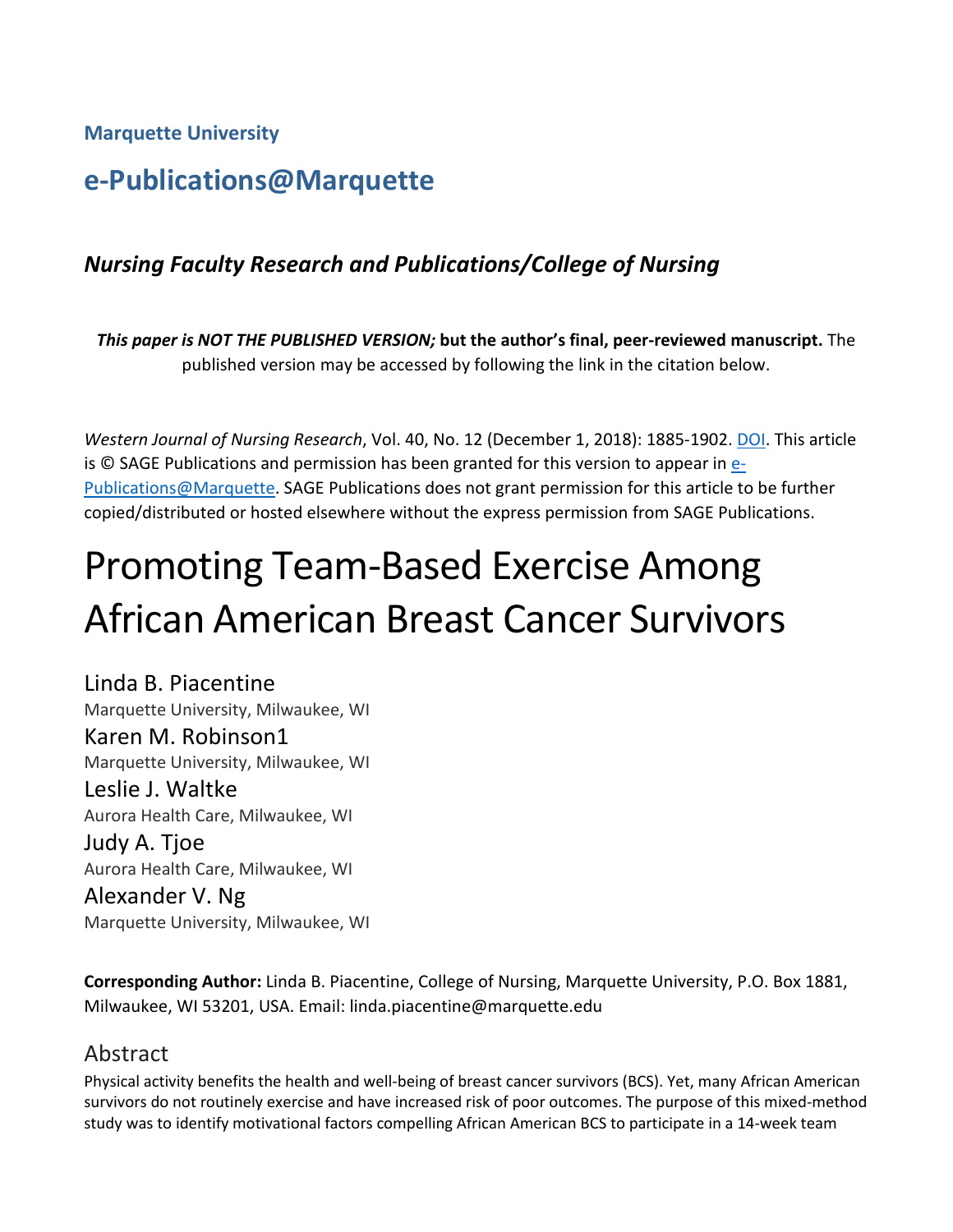walking program and to intend to continue exercise after the intervention concluded. Focus groups were held with participants ( $n = 12$ ) before and after training. Content analysis discovered themes before the intervention: Not wanting to go at it alone, exercise not a life or treatment priority, cancer treatment affected activity, advocates to exercise, and can exercise really help? Four themes postintervention themes included: In the same boat, changed mind-set, improved weight and activity, and overcoming barriers. Physical data verified improvements. Results suggest that a team-based exercise training program may assist in overcoming a sedentary behavior tendency and subsequently improve health among survivors.

#### Keywords [focus groups,](https://journals.sagepub.com/keyword/Focus+Groups) [African-Americans,](https://journals.sagepub.com/keyword/African-americans) [motivation,](https://journals.sagepub.com/keyword/Motivation) [breast cancer,](https://journals.sagepub.com/keyword/Breast+Cancer) [survivors](https://journals.sagepub.com/keyword/Survivors)

Through early detection and advancements in treatment, the rates of breast cancer survivorship are increasing nationally [\(Miller et al., 2016\)](https://journals.sagepub.com/doi/10.1177/0193945918795313). Researchers have established that both aerobic and resistance exercise benefit the health and well-being of breast cancer survivors (BCS; [Battaglini et al., 2014\)](https://journals.sagepub.com/doi/10.1177/0193945918795313). Significant symptom benefits may be achieved with a minimum of 150 min of moderate, or 75 min of vigorous aerobic exercise, along with at least two strength training sessions per week [\(Ellsworth, Valente, Shriver, Bittman, & Ellsworth, 2012\)](https://journals.sagepub.com/doi/10.1177/0193945918795313). Engaging in exercise is effective for reducing fatigue and depression, and improving sleep, cardiorespiratory fitness, body composition, muscle strength, and quality of life after cancer treatment (Battaglini et al., [2014;](https://journals.sagepub.com/doi/10.1177/0193945918795313) [Cho, Dodd, Cooper, & Miaskowski, 2012\)](https://journals.sagepub.com/doi/10.1177/0193945918795313). Exercise after primary breast cancer treatment is also associated with improved survival rates [\(Bradshaw et al., 2014;](https://journals.sagepub.com/doi/10.1177/0193945918795313) Cho et [al., 2012;](https://journals.sagepub.com/doi/10.1177/0193945918795313) [Ellsworth et al., 2012\)](https://journals.sagepub.com/doi/10.1177/0193945918795313). A large epidemiological study found a 22% increased risk of mortality from breast cancer among those with very low physical activity [\(Nelson et al., 2016\)](https://journals.sagepub.com/doi/10.1177/0193945918795313). Yet, many BCS do not exercise at recommended levels (Loprinzi & [Lee, 2014\)](https://journals.sagepub.com/doi/10.1177/0193945918795313). Studies of BCS after cancer treatment showed as few as 16% meet exercise guidelines (Lee, Von [Ah, Szuck, & Lau, 2016\)](https://journals.sagepub.com/doi/10.1177/0193945918795313) and as many as 42% were inactive [\(Lucas, Levine, & Avis, 2017\)](https://journals.sagepub.com/doi/10.1177/0193945918795313). Studies also show the percent meeting guidelines may remain low even after an exercise intervention [\(Loprinzi, Cardinal, Si,](https://journals.sagepub.com/doi/10.1177/0193945918795313)  [Bennett, & Winters-Stone, 2012;](https://journals.sagepub.com/doi/10.1177/0193945918795313) [Lucas et al., 2017\)](https://journals.sagepub.com/doi/10.1177/0193945918795313).

## Exercise Among African American BCS

The lack of physical activity among BCS is especially evident among minority populations [\(Spector, Deal, Amos,](https://journals.sagepub.com/doi/10.1177/0193945918795313)  [Yang, & Battaglini, 2014\)](https://journals.sagepub.com/doi/10.1177/0193945918795313). African American BCS are less likely than Caucasian BCS to meet exercise recommendations after treatment [\(Coughlin, Yoo, Whitehead, & Smith, 2015;](https://journals.sagepub.com/doi/10.1177/0193945918795313) [Spector et al., 2014\)](https://journals.sagepub.com/doi/10.1177/0193945918795313). One study found that 54% of African American survivors did not meet guidelines for physical activity [\(Paxton et al.,](https://journals.sagepub.com/doi/10.1177/0193945918795313)  [2014\)](https://journals.sagepub.com/doi/10.1177/0193945918795313). African American BCS report barriers to beginning or sustaining an exercise program that include pain, fatigue, safety concerns, fear of injury, poor health, negative attitudes toward exercise, lack of motivation or self-discipline, and lack of an exercise partner, equipment, or time [\(Oyekanmi & Paxton, 2014;](https://journals.sagepub.com/doi/10.1177/0193945918795313) [Stolley, Sharp,](https://journals.sagepub.com/doi/10.1177/0193945918795313)  [Wells, Simon, & Schiffer, 2006\)](https://journals.sagepub.com/doi/10.1177/0193945918795313). Other causes of lower activity levels among African Americans may include unsafe living environments and the multiple obligations of the women who perceive physical activity as a luxury, not a priority [\(Im et al., 2012\)](https://journals.sagepub.com/doi/10.1177/0193945918795313).

Improving exercise habits is especially important among African American BCS due to the disparity seen in diagnosis and survival. African American BCS are more likely to be diagnosed at higher stages and have lower survival rates than Caucasians [\(Coughlin et al., 2015\)](https://journals.sagepub.com/doi/10.1177/0193945918795313). This lower survival rate is seen even when comparing those diagnosed at the same stage [\(Coughlin et al., 2015\)](https://journals.sagepub.com/doi/10.1177/0193945918795313). African American BCS also have higher rates of obesity, which contributes to lower survival rates [\(Coughlin et al., 2015\)](https://journals.sagepub.com/doi/10.1177/0193945918795313).

Understanding motivations of sedentary African American BCS to engage and continue participation in routine exercise can help in planning interventions to increase exercise. One possible motivator is social support [\(Courneya et al., 2016;](https://journals.sagepub.com/doi/10.1177/0193945918795313) [Robinson, Piacentine, Waltke, Ng, & Tjoe, 2016\)](https://journals.sagepub.com/doi/10.1177/0193945918795313). Activity participation has been shown to improve when social support, such as team development, camaraderie in exercise, or friendship, is present for cancer survivors [\(Carter et al., 2012;](https://journals.sagepub.com/doi/10.1177/0193945918795313) [Wurz, St-Aubin, & Brunet, 2015\)](https://journals.sagepub.com/doi/10.1177/0193945918795313) as well as for healthy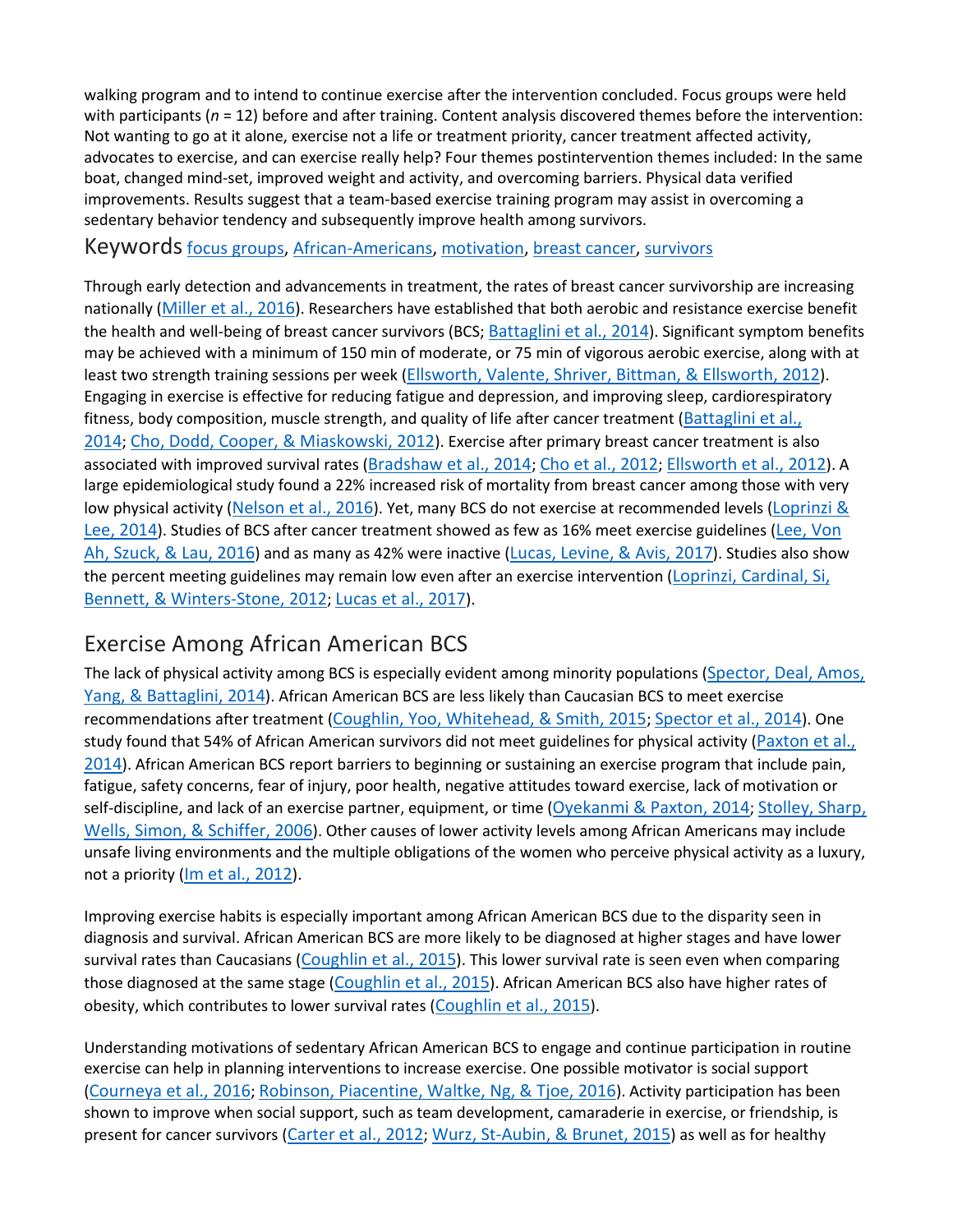African American women [\(Peterson & Cheng, 2010\)](https://journals.sagepub.com/doi/10.1177/0193945918795313). A BCS community triathlon training study highlighted the impact of a supportive team environment [\(Robinson et al., 2016\)](https://journals.sagepub.com/doi/10.1177/0193945918795313). Women looked forward to team training as they felt supported by teammates, had fun among women with similar stories, and they wanted the team to continue long past training. The triathlon training was different from many interventional studies that include individual or group exercise programs lacking intentional team support.

Another factor to increasing exercise may be goal setting. Studies have found that setting individual goals as part of an exercise program leads to better outcomes [\(Courneya et al., 2016;](https://journals.sagepub.com/doi/10.1177/0193945918795313) Spector [et al., 2014\)](https://journals.sagepub.com/doi/10.1177/0193945918795313). Goal-setting in a structured setting with a physical activity counselor was found to be more effective than just giving health education materials [\(Courneya et al., 2016\)](https://journals.sagepub.com/doi/10.1177/0193945918795313).

## Purpose

Among a population with known disparities related to breast cancer survival rates, implementation of routine exercise may lessen the gap. Researchers need to better understand how to engage sedentary BCS in increased exercise behaviors for improved quality of life. The purpose of this descriptive study was to identify motivational factors compelling African American BCS to participate in a 14-week team walking program and to intend to continue exercise after the intervention concluded.

## Method

A mixed-methods approach was used for a pilot study to examine motivational factors influencing participation in a community-based goal-oriented exercise training program. This study was part of a larger study designed to establish feasibility and efficacy of a walking program for overweight and obese BCS in an underserved community.

The theory of planned behavior [\(Ajzen, 1991\)](https://journals.sagepub.com/doi/10.1177/0193945918795313) guided some of the initial focus group questions exploring intent to participate in the intervention. The premise of this theory is that intent to change a behavior is influenced by three factors: attitude toward the behavior, subjective norms, and perceived control over the behavior. During focus groups, additional questions clarified or explored topics introduced by the group. As the intervention was designed as part of a larger study, the pretraining group responses did not change the intervention.

## Participants and Setting

During routine health care visits, two medical professionals recruited sedentary overweight (BMI [Body Mass Index] = 25-29.9) or obese (BMI > 30) African American female BCS into the study. These professionals also recruited a team of medical professionals to supervise the program. To encourage BCS participation, the training program was held in an urban community center in the Midwest located in close proximity to participants homes. Participants received a US\$10 store gift card for participation in each focus group and physical testing session before and after the intervention. The research study was approved by the local institutional review board, and informed consent was obtained from all study participants.

## Intervention

Participants underwent a 14-week intervention. A professional coach directed twice weekly supervised training sessions and provided a detailed training plan of 3 times per week training sessions at home. Supervised indoor and outdoor training sessions were 1.5 h long and included walking/jogging, stair climbing, leg and arm strengthening, stretching, agility, and balance exercises. Team training sessions were medically supervised by a physician, a physical therapist, or a registered nurse. A team of volunteers with cancer, who had prior experience completing the team training, helped establish trust at training sessions. Coaches and volunteers established an encouraging environment, praising women's abilities. Educational seminars lasting 15 to 20 min were delivered weekly by content experts. Topics included basic nutrition, methods of exercise when feeling under the weather, how to navigate training barriers, and general fitness knowledge. Each woman received a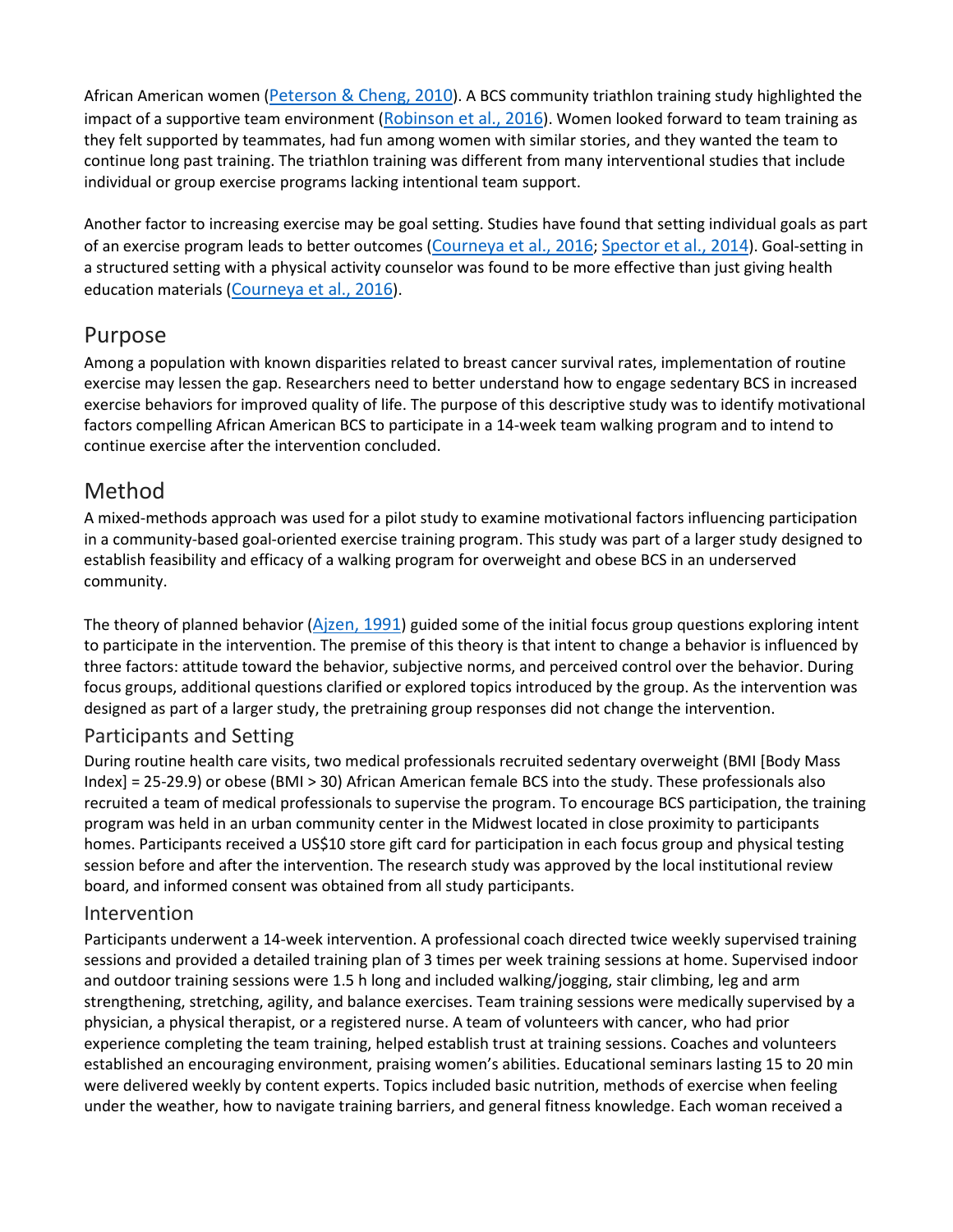binder including information on proper techniques for stretching and running, basic nutrition considerations for training, and a training plan, which detailed how to gradually increase goals of time and distance walked.

#### Measures

Demographics were collected at baseline. Focus groups were held before and after the intervention. Focus group methodology was chosen to capture group interaction and stimulate dialogue among BCS exercise program participants. Two researchers, not conducting the intervention, conducted 1-h focus group sessions in a private community room at both exercise intervention initiation and conclusion. Open-ended questions elicited survivors' perceptions of factors influencing the decision to initiate and maintain program participation. Questions before training included items such as, "Describe how you believe exercise may impact your life" and "Describe things that may help you to exercise more (or start)." After training, questions included "How has being a member of the training team impacted your future exercise plans," "Describe your experience as a member of the team," and "What has been challenging to you." Researchers asked probing questions to extract further information and to maintain study focus. The focus group sessions were audio-recorded for accuracy and participants' nonverbal cues were noted. Participants were encouraged to candidly relate their experiences and give additional comments.

Quantitative measures collected before and after program participation included percent attendance at supervised training sessions and physical fitness measures of BMI, 6-min walk test (6MWT), and sit-to-stand for 30 s. The 6MWT measures the distance (meters) walked in 6 min and is valid and reliable as a test of functional capacity in BCS [\(Fisher et al., 2015\)](https://journals.sagepub.com/doi/10.1177/0193945918795313). The sit-to-stand counts the number of repetitions in 30 sand is a valid and reliable test of muscle strength and power [\(Bohannon, 1995\)](https://journals.sagepub.com/doi/10.1177/0193945918795313).

#### Analysis

The focus group audio tapes were transcribed verbatim and accuracy was verified by the lead researcher. The audio tapes were compared with the written transcripts and field notes and any discrepancies resolved. The two researchers then independently analyzed the transcriptions, using content and thematic analysis, and coded like statements and phrases. Major themes and subthemes were separately identified by each researcher. After initial evaluation, the researchers met to review the statements and themes. Transcripts were again reviewed seeking evidence of the themes. Discussion ensued until consensus was achieved regarding themes and subthemes. Paired *t* tests were used for the quantitative data analysis to compare pre- and poststudy data.

## Results

Twelve female breast BCS participated in two focus groups in this study. Focus groups took place before and after the training program. The average age was 53.6 (*SD* = 10.3) years with 4.9 (range = 0.3-14.4) years of cancer survivorship and most women were classified as obese [\(Table 1\)](https://journals.sagepub.com/doi/10.1177/0193945918795313). Training session attendance averaged approximately 70% (range = 47%-94%) during a winter with extended record-setting cold weather. Pre- and postphysical fitness measures were completed by seven participants. Five participants were unable to come to at least one physical assessment appointment. Those who could not attend stated they had time pressures and family obligations preventing them from coming to practice or staying for testing.

| Variable             | n  | %   |
|----------------------|----|-----|
| Race                 |    |     |
| African American (n) | 12 | 100 |
| Marital status       |    |     |
| Married              | 7  | 58  |
| Single/divorced      | 5  | 42  |
| Breast cancer stage  |    |     |

Table 1. Demographic and Medical Characteristics.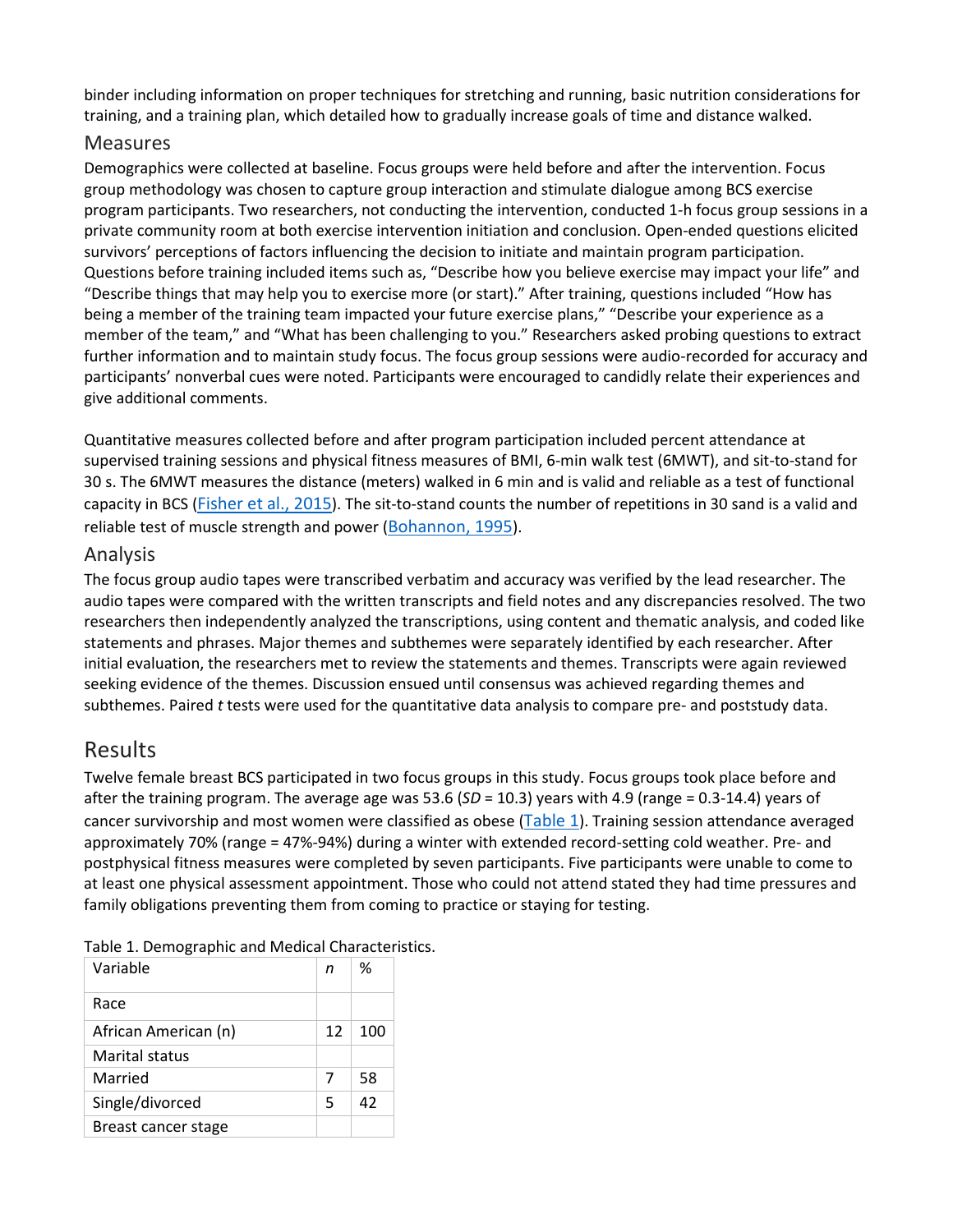| n                             |                | 8  |
|-------------------------------|----------------|----|
| $\mathbf{1}$                  | 5              | 42 |
| $\mathfrak{p}$                | 4              | 33 |
| 3                             | $\overline{2}$ | 17 |
| <b>Treatments</b>             |                |    |
| Surgery                       | 12             |    |
| Chemotherapy                  | 7              |    |
| Radiation therapy             | q              |    |
| <b>BMI</b>                    |                |    |
| Overweight                    |                | 8  |
| Obese                         | 11             | 92 |
| Note . BMI = Body Mass Index. |                |    |

## Training Program Physical Measures

Functional endurance significantly improved over the length of the program as indicated by the 6MWT, pre: *M =* 503 m (*SD* = 56); post: *M* = 570 m (*SD* = 63), *p* = .021. The average distance gained was 67 m. One participant progressed from needing a cane before the training to walking without assistance at the end of the 14 weeks. BMI and sit-to-stand did not change significantly [\(Table 2\)](https://journals.sagepub.com/doi/10.1177/0193945918795313). Nine of the 12 women participated in the posttraining program 5K walk, three did not due to family responsibilities.

| Variable                | Pre-M (SD)   | Post-M (SD)  | p value |
|-------------------------|--------------|--------------|---------|
| Weight                  |              |              |         |
| Pounds                  | 200.3 (26.8) | 202.6 (27.3) | .351    |
| <b>BMI</b>              |              |              |         |
| Kilograms/Meter squared | 34.0(4.1)    | 34.4(4.3)    | .318    |
| 6MWT                    |              |              |         |
| <b>Meters</b>           | 503 (56.2)   | 570 (63.5)   | .021    |
| Sit-to-stand in 30's    |              |              |         |
| Repetitions             | 14.57 (3.2)  | 16.1(3.7)    | .052    |
|                         |              |              |         |

**Table 2.** Quantitative Measures Pre- and Postintervention.

Note: BMI – Body Mass Index: MWT -Minute walk test

#### Focus Groups

Through content analysis of the focus group transcripts, four themes were identified before the intervention: Not wanting to go at it alone, exercise not a life or treatment priority, cancer treatment impact on inactivity, advocates to exercise, and can exercise really help? After the intervention, the themes shifted to in the same boat, changed mind-set, improved weight and activity, and overcoming barriers [\(Table 3\)](https://journals.sagepub.com/doi/10.1177/0193945918795313).

| Preintervention                           | Postintervention             |  |
|-------------------------------------------|------------------------------|--|
| Not wanting to go at it alone             | In the same boat             |  |
| Exercise not a life or treatment priority | Changed mind-set             |  |
| Cancer treatment impact on inactivity     | Improved weight and activity |  |
| Advocates to exercise                     | Overcoming barriers          |  |
| Can exercise really help?                 |                              |  |

Table 3. Focus Group Themes Pre- and Postintervention.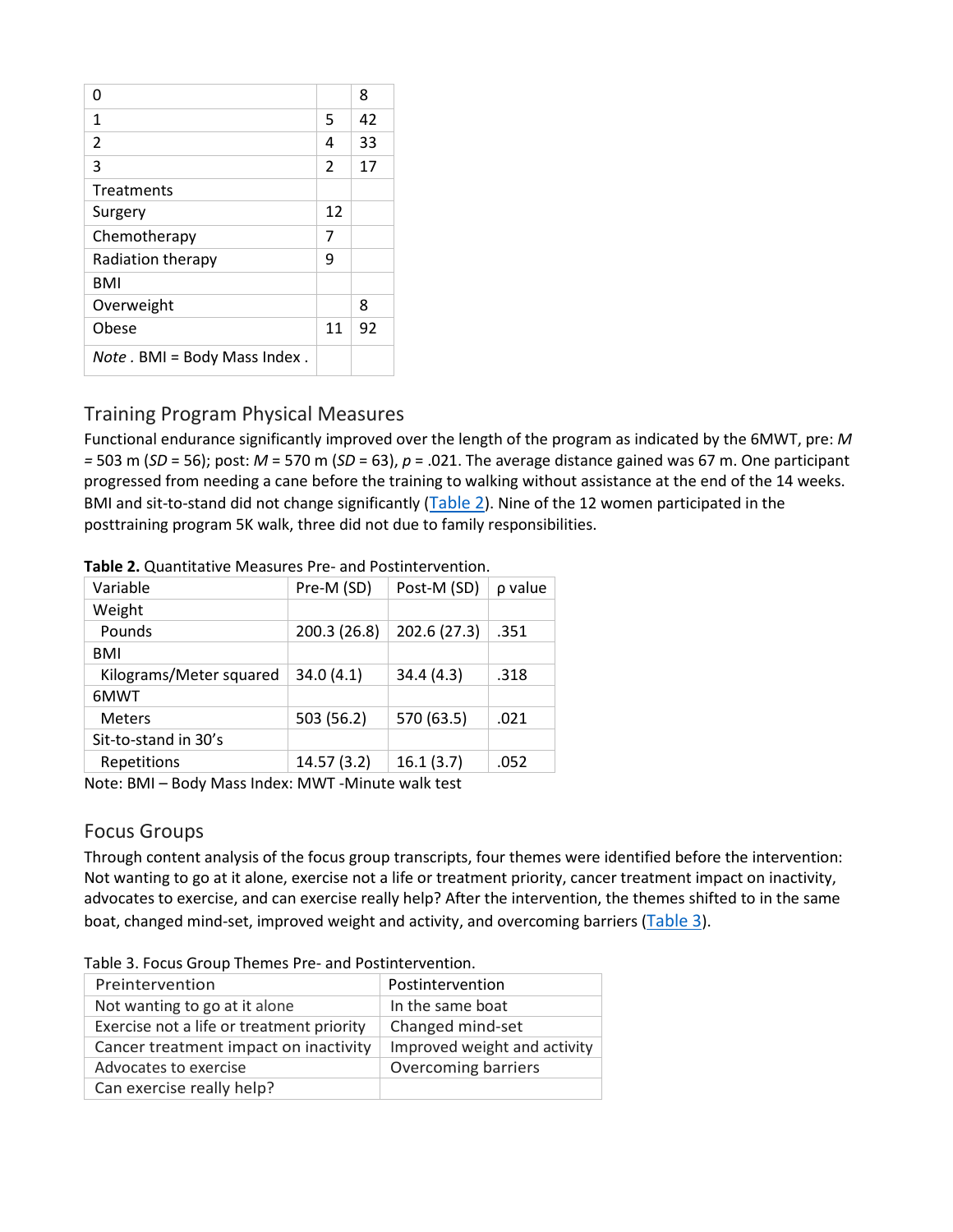#### **Preintervention: Not wanting to go at it alone**

Prior to training, women discussed not wanting to exercise alone. One had exercised frequently with her husband, and another with her sister, but that ended recently when the sister was married. The women described wanting a structured group program with other BCS.

When you are in a group of people that went through some of the same things. It's not the same as, like, going to join a class at the Y[MCA], because you just don't have the same, you know, that background. To me, that's kind of support.

The group members nodded and verbally indicated agreement. No participant reported apprehensions about completing the training.

#### **Preintervention: Exercise not a life or treatment priority**

Despite knowing exercise benefits, many BCS confessed that they lacked a consistent exercise regimen and had not prioritized exercise. "You don't really see that it [exercise] really should be a priority." One woman remarked, "We have free gym, free equipment and everything [at work], and I use it once in a blue moon." The women mentioned all the other responsibilities (e.g., family, work, etc.) interfering with exercise and competing for their time. One participant described it as,

You know if you're dealing with a lot of issues or if you have a busy schedule or something you can just really not see. . . how exercising and being in shape helps to facilitate you to do those things better.

Several women agreed that time was a major factor and they did not take time to exercise.

As they engaged in the training program, women indicated exercise needed to be a priority and they intended to exercise. One participant stated,

We really truly got to put it [exercise] up at the top because we don't look at it, but exercise is what's going to . . .keep us going. And when you do start exercising you feel so good. . .. To me, it's like 90% of your health is exercise. . ..As breast cancer survivors, honestly, exercise should be at the top of our list.

The participants nodded in approval and subscribed to the need for a shift in their priorities. They all agreed that this training was "not just something for 12 weeks, 14 weeks or whatever." They wanted "it to become a lifestyle."

The participants also related that exercise was not part of their treatment phase. They spoke of providers emphasizing nutrition, but not exercise as important. Provider–patient conversations were "more about eating certain things and it really wasn't necessarily eating good things. Whatever, just to make sure you were in a position to get chemo again." Retrospectively, they spoke to the need for including exercise in the treatment. "Maybe doctors, the team of doctors that we have, maybe should include some sort of exercise regimen through treatments and stuff." Conversely, one BCS did discuss exercise as important with their providers.

#### **Pre-intervention: Cancer treatment impact on inactivity**

Sustained large weight gain with cancer treatment was frequently noted as an issue in the women's lives, as was the hope that exercise would help with weight control. One noted, "I gained probably 50 pounds after treatment and I've never really lost the weight." Women felt exercise was stopped by treatment.

Well, before I was diagnosed I had [exercised], I did exercise quite regularly . . . But then, seems like once I was diagnosed and went through surgery and treatments and everything. I just. . . never got back into. . . I had no enthusiasm or anything about going back to exercise.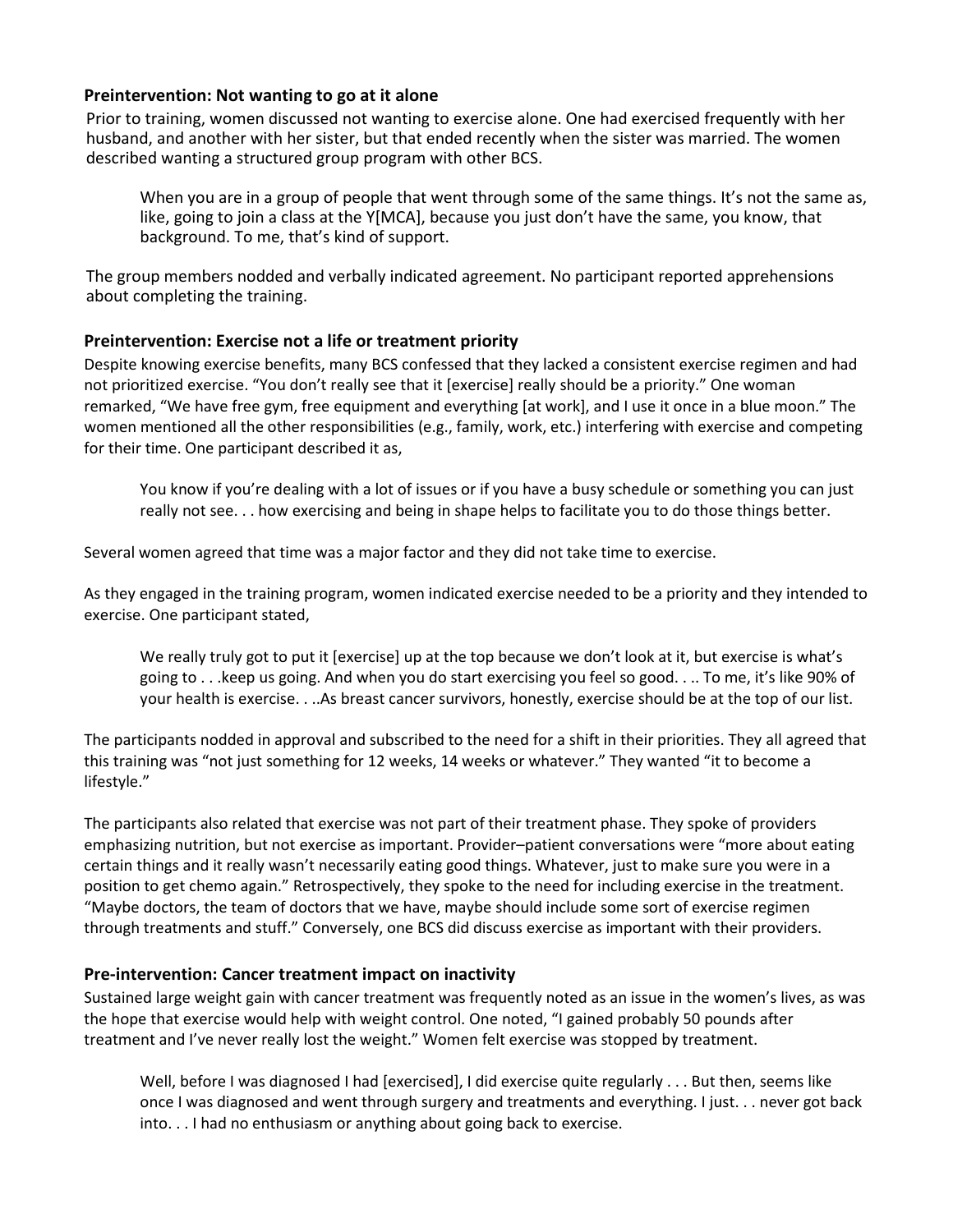The physical and emotional effects of cancer and treatment were described as major exercise barriers by the participants. All the survivors reported treatment fatigue. One BCS commented, "I had surgery [mastectomy] and couldn't do nothing. I just sat back eating." "Seems like once I was diagnosed and went through surgery and treatments and everything, I just never got back into it [exercise]. I had no enthusiasm or anything." Fatigue and treatment limited physical activity. Conversely, two BCS asserted that cancer diagnosis and treatment had led to increased exercise. However, after treatment both women said that they, too, became inactive.

#### **Preintervention: Advocates to exercise**

Most participants identified family, including moms, sisters, husbands, and kids, as cheerleaders, emboldening them to join the exercise program. One participant noted that her past experience on a team was "motivating" her to join. Also, BCS were anticipating that being with people with similar stories would help them. And another was motivated by her physical therapist, because "she motivates you to do the exercise and everything." Besides the influence of people, the women noted a strong family history and the chance of cancer recurrence as a reason to start routine exercise. "It's not saying that the cancer won't come back, but I guarantee if we exercise and eat right, we have a much better chance of it not coming back."

#### **Preintervention: Can exercise really help?**

Participants perceived physical benefits of exercise, including general health, sleep, and weight control. They also spoke to the mental benefits. "It has so many benefits. I mean it helps you think better; you're not all depressed." "I think that if we exercise it would not only help us feel better physically, but I think it helps also emotionally and mentally." The group responded with accord to mental benefits. Only one stated that she needed more education on why exercise was beneficial and important.

Limited knowledge about exercise was also noted by the women. They knew some ways to exercise, "But there are so many more things that I would like to be introduced to, and I never been able to jog or run very well." Fear of injury was stopping one woman from exercising.

#### **Postintervention theme: In the same boat**

After the training program, participants commented that team training had exposed them to women who were experiencing similar things, that they were "in the same boat," which helped in getting them to exercise. One woman related that the "team gets to know you, they learn you." Another woman stated,

I love the comradery that everybody had, I love the attitude. We all been through this big adjustment in our lives, I guess you want to say. And, just seeing that there's other people out there, instead of being at home like. . . I had great support, but still, I'm still in my mind, "why"? You know, so, I'm not the only one . . . They (the trainers) worked me with me. I really appreciate that, you know, it's like okay, you're not the only one, we're all in this together, so I did like the comradery that everybody had.

Another woman stated that "everybody helps me." The team exercise sessions were viewed as a "life-saver" for one participant and "God sent" for another and encouraged exercise even on days the team did not meet. The women declared that the team, including the trainers, professionals, and the volunteer BCS, had pushed them to achieve. Early on, some stated they felt too much of a push, but they appreciated it. The BCS had looked forward to exercising as a team at the community center and the local walking track. "I don't need that push. I just come."

In addition to the physical encouragement, a few women related the team helped them to address their cancer. One woman professed that the team had helped her to claim her disease.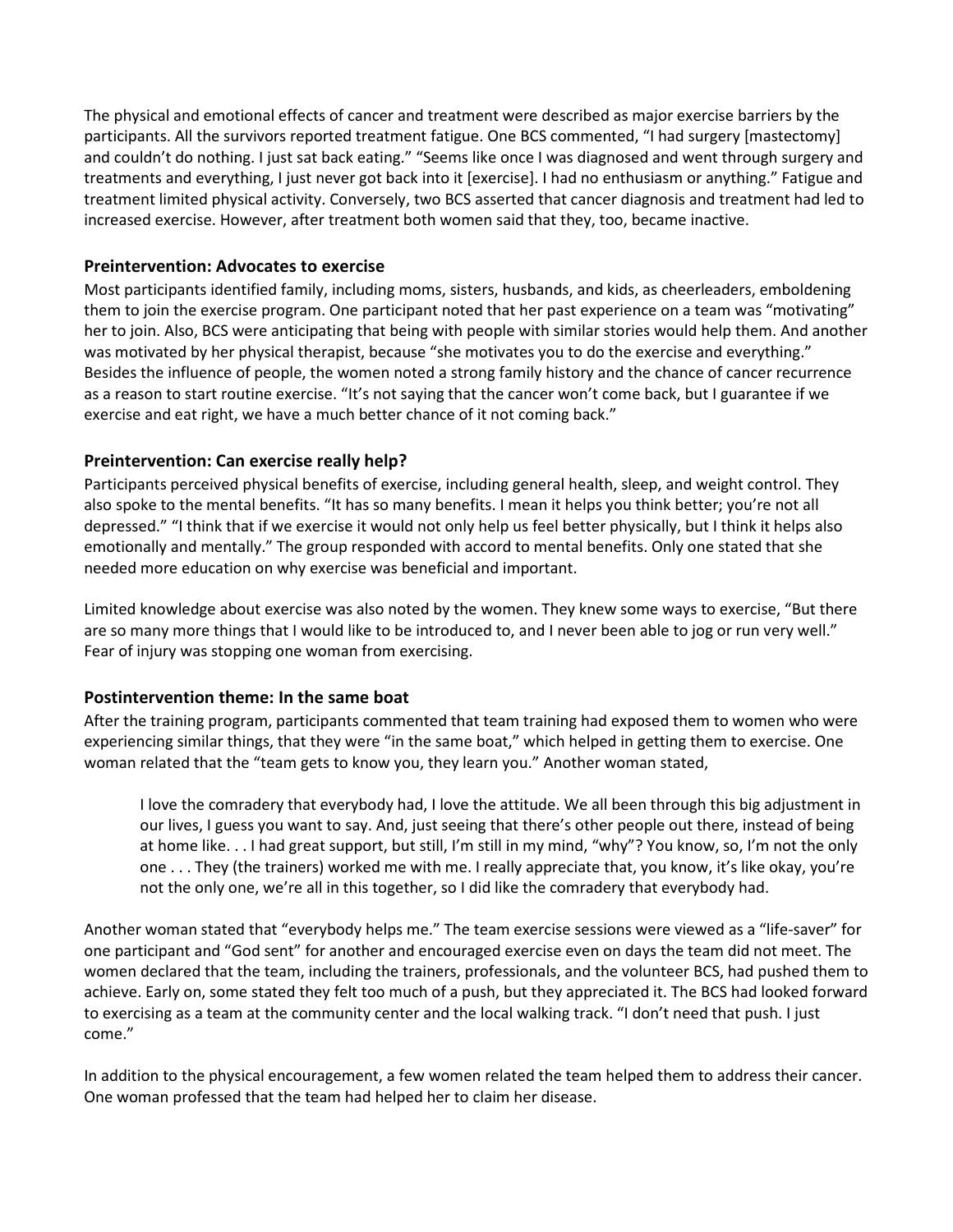I didn't even want to claim it (breast cancer), I didn't want to claim it at all. When I was going through my chemo and everything, some of my family members didn't even know. But now, I'm beginning to realize that I have to be a little bit more open about it. . . I have more confidence in myself now. . . and I feel I got this because of (the training team). I think I've gotten and I'm more promoting better health habits.

And, another woman discussed how she had opened up.

Earlier on [in the program] I wasn't talking about it [cancer] as much as I am now. So it [team training] brought me out about talking about the disease and about exercise. I wish I would have had this when I was going through my treatments.

Another woman mentioned how she had been frightened returning to the work world after her treatment ended and she no longer was supported by her treatment team. She had felt cared for everyday by the treatment team, and as she returned to work she felt "frightened" by a job she had done "forever." The exercise team was different because they did not "just throw you back out there into the world." One participant identified a lack of supportive family and friends, to which the team members encouraged her by commenting, "Now you have got all of us."

#### **Postintervention theme: Changed mind-set**

The participants talked candidly about the physical transformations of training, such as, walking further distances and having a new ability to bend and touch their toes. They expressed surprise at how much they achieved in a short time with new physical abilities. And, they spoke of mental changes such as the team "getting me off the couch." They mentioned enjoying the different activities and expressed that they felt they could now fit more exercise into their lives.

(Before) if I couldn't do, you know, 30 minutes of exercise, then I ain't doin' no exercise. But, now, I don't do that; I do whatever I can, so if it's five minutes, if I can do, whatever, because I know that it all adds up.

Exercise now fit into daily routines.

Participants observed changes in attitudes or "mind-set." They commented that they liked exercise and enjoyed achieving success. "I was going through depression; but this made me come out [of depression]." They spoke specifically of mental health benefits of group engagement unleashing suppressed feelings and positively impacting depressive feelings related to diagnosis and life after treatment. The group training helped the women feel "better" about themselves and they planned to continue incorporating exercise into their lives.

#### **Postintervention: Improved weight and activity**

With the training, BCS noted changes in weight. One woman noted losing a little weight and feeling better. One noted "I may not lose weight as fast as the other person; but I have seen the difference." And the women noted improved exercise with training. "It was sort of hard when you get to. . . you're sort of heavy and overweight. Now I can move a little bit faster."

The BCS also noted changes in physical ability. One BCS spoke about how she could not have ever imagined walking 3 km, yet, during training she did it. "I couldn't believe it. I was shocked. They told me I made it. I'm still shocked." Another stated,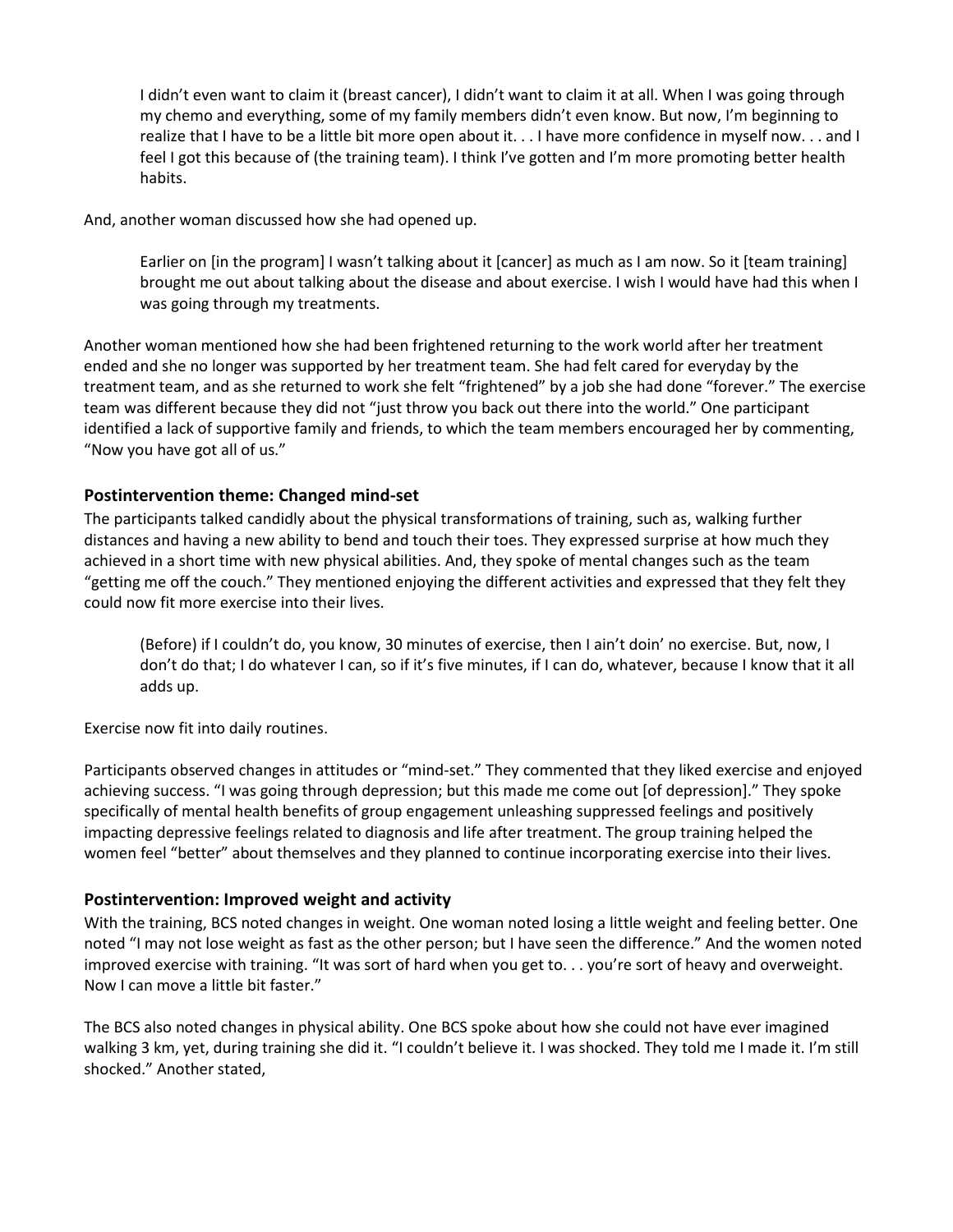I think all of us can see from when we first started the things that were really very difficult to do and now, even though I may not be an expert at doing everything, the things that I can do are definitely much easier.

The BCS, although expressing being surprised by it, related they had gained endurance. The majority of women also stated that barriers were removed, and they intended to continue exercising after the team ended.

#### **Post-intervention: Overcoming barriers**

Women talked about the barriers they had encountered while in the program. One barrier women related was that the program challenged their abilities. Initially, some BCS perceived the program as "too hard." As the team support developed, this feeling disappeared. The BCS also noted physical barriers of health issues, especially fatigue. However, some noted, that despite times of being tired, they kept coming, because of the team. Some women listed life responsibilities, such as work and family care keeping them from exercising. Other barriers to training listed by the women included distances to the exercise training sessions as well as lack of working equipment in the community center.

## **Discussion**

This study is unique in that medical professionals were able to recruit overweight and obese African American BCS into a walking program, keep them engaged in the program, and demonstrate physical improvement through the 6MWT. The insight African American BCS provided about factors influencing them to exercise is informative to practitioners.

The women in this program demonstrated improvement in their functional abilities. The average distance gained, 67 m, was important. Gaining more than 50 m is considered to be a substantial meaningful change for BCS [\(Fisher et al., 2015\)](https://journals.sagepub.com/doi/10.1177/0193945918795313). This finding supports another small study of a 20-week support group and strength training program which took place at a community cancer center which also found meaningful change [\(Nock et](https://journals.sagepub.com/doi/10.1177/0193945918795313)  [al., 2013\)](https://journals.sagepub.com/doi/10.1177/0193945918795313).

Exercise intervention studies have recruited low percentages of African American women. One reason for this low recruitment may be that most interventions take place in academic and clinic settings, whereas African American women prefer community settings [\(Nock et al., 2013\)](https://journals.sagepub.com/doi/10.1177/0193945918795313). The women in this current study were recruited to exercise in their own community with a group of women with similar stories. They were encouraged by family, friends and professionals to start exercising. They were motivated by other team members and enjoyed exercising together. The recruitment method may have biased this study to women who wanted to exercise in a group with similar stories. In contrast, an online study found African American BCS preferred not to exercise in groups or with noncancer patients. Possibly the online study method or the group composition led to different results [\(Paxton et al., 2014\)](https://journals.sagepub.com/doi/10.1177/0193945918795313).

In congruence with other studies, the participants identified that the social support of the team was important to developing into routine exercisers. BCS have better outcomes when participating in group exercise, in part due to feelings of being safe and supported [\(Balneaves et al., 2014;](https://journals.sagepub.com/doi/10.1177/0193945918795313) [Courneya et al., 2016;](https://journals.sagepub.com/doi/10.1177/0193945918795313) Husebø, Karlsen, [Allan, Søreide, & Bru, 2015;](https://journals.sagepub.com/doi/10.1177/0193945918795313) [Luoma et al., 2014\)](https://journals.sagepub.com/doi/10.1177/0193945918795313). Survivors may be unable to enlist social support from their own family and friends and benefit from a team "family" of women with similar stories [\(Robinson et al., 2016\)](https://journals.sagepub.com/doi/10.1177/0193945918795313). A team training focus is found in a small group of studies. A group interventional study involved a 22-person (dragon) boat synchronously paddled by a group of women. The 8-week intervention study found increased cohesion and attendance in the paddling program versus a group-based walking program [\(Carter et al., 2012\)](https://journals.sagepub.com/doi/10.1177/0193945918795313). In another study of a team-triathlon training, [Robinson and colleagues \(2016\)](https://journals.sagepub.com/doi/10.1177/0193945918795313) reported that survivors found the team format to be a motivator for exercise. The women spoke of comradery and accountability to the team carrying them through the training. Like this current study, the team helped them to open up and share their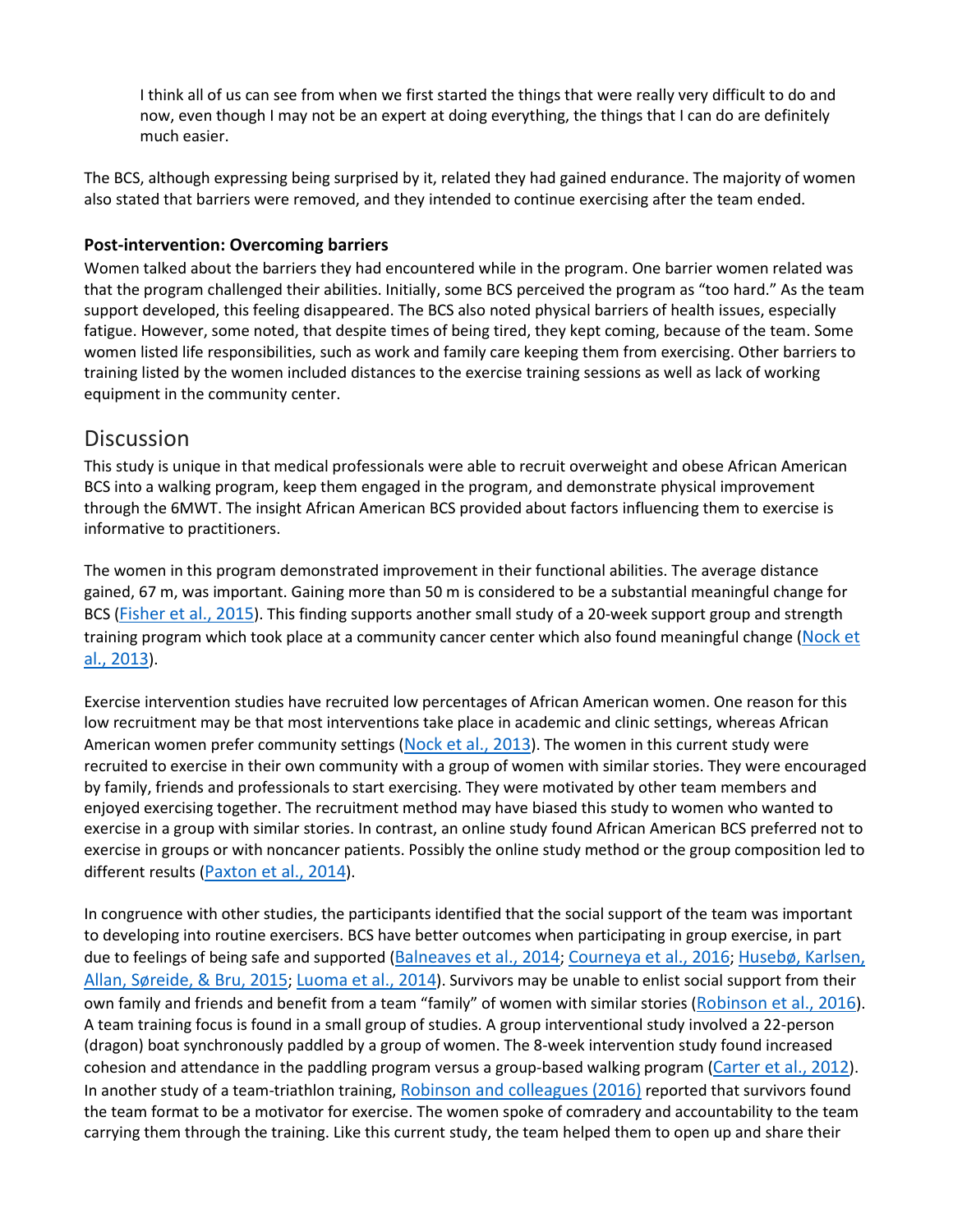cancer journey stories with increased confidence. None of the team studies were randomized. Randomized control team studies are needed comparing controls to team members to verify these findings.

BCS entered training with an intent to make exercise a priority. For the women in this study, the physical and emotional toll of cancer treatment had decreased their ability to exercise. The women were being encouraged to become more active by family, friends, and health care professionals. Unfortunately, exercise often is not well addressed by providers at the time of diagnosis and treatment, despite the known benefits (Casla [et al., 2014\)](https://journals.sagepub.com/doi/10.1177/0193945918795313). This study confirmed this finding in these women and the women endorsed that exercise should be included earlier and possibly as part of "standard care" so that all would participate.

The attendance rate for this training program was the same as found in another small African American community-based study [\(Nock et al., 2013\)](https://journals.sagepub.com/doi/10.1177/0193945918795313). Despite the success of retaining women in the walking intervention, only 75% completed the walking event related to the social responsibilities of these women on the day the event occurred. This may be related to the multiple responsibilities of this group of women. African American women may still see exercise as a luxury which is not prioritized in their lives [\(Im et al., 2012\)](https://journals.sagepub.com/doi/10.1177/0193945918795313).

African American women tend to exercise less and be more obese, gaining more weight with treatment than non-Hispanic White women [\(Nock et al., 2013\)](https://journals.sagepub.com/doi/10.1177/0193945918795313). Among BCS, exercise is often not viewed as important. This lack of importance has been attributed to a lack of exercise knowledge and skills [\(Oyekanmi & Paxton, 2014\)](https://journals.sagepub.com/doi/10.1177/0193945918795313). The women entering the current study noted they did not like to exercise and exercise had not been a priority to them after cancer treatment. Through starting the walking program, the women were beginning to fit exercise into their lives. The women felt supported by the team and appreciated having a safe place for exercise. With this exercise training program, the BCS integrated exercise into their lives.

Although not a focus of the program, BCS entering the program wanted to lose weight through increased exercise. Some women noted that by the end of the program they had lost weight. However, BMI did not change significantly with the training intervention. In contrast, a lifestyle intervention pilot study aimed at weight loss included a reduced calorie diet and 150-min per week of aerobic exercise did achieve weight loss [\(Balneaves et al., 2014\)](https://journals.sagepub.com/doi/10.1177/0193945918795313). One third of the nine women in the 24-week intervention study achieved a goal of 7% weight loss. Dietary considerations are important in this population and future research should include more emphasis on nutrition [\(Nock et al., 2013\)](https://journals.sagepub.com/doi/10.1177/0193945918795313).

The women noted positive physical and mental changes during the program motivating them as they established new exercise behaviors. The BCS experienced psychological benefits, such as, feeling supported by the team with similar stories and a lessening of depression and felt more physically fit. In a similar study, African American BCS were interviewed after participation in a 20-week resistance exercise and walking program [\(Nock](https://journals.sagepub.com/doi/10.1177/0193945918795313)  [et al., 2015\)](https://journals.sagepub.com/doi/10.1177/0193945918795313). BCS participating in this program noted improved fitness, psychological benefits, and felt supported in the environment of other cancer survivors.

Entering the program, female BCS knew some of the benefits of exercise, but not the best ways to exercise. Women in the study reported they had not learned to exercise and been held back by cultural expectations that limited exercise for women and had been further restricted by missed opportunities to exercise during childhood [\(Im et al., 2012\)](https://journals.sagepub.com/doi/10.1177/0193945918795313), which may have been in part due to ethnicity and socio-economic status (Im et al., [2012\)](https://journals.sagepub.com/doi/10.1177/0193945918795313). They found the different types of exercise in this program educational and motivating.

Barriers noted by the women in the current study included time, fatigue, and early on being discouraged in the training in the beginning. These findings are similar to another study of African American BCS that was a web survey asking participants to identify which of 14 barriers to exercise affected them [\(Oyekanmi & Paxton,](https://journals.sagepub.com/doi/10.1177/0193945918795313)  [2014\)](https://journals.sagepub.com/doi/10.1177/0193945918795313). The BCS reported lack of discipline, time, energy, interest, and good health to be the most commonly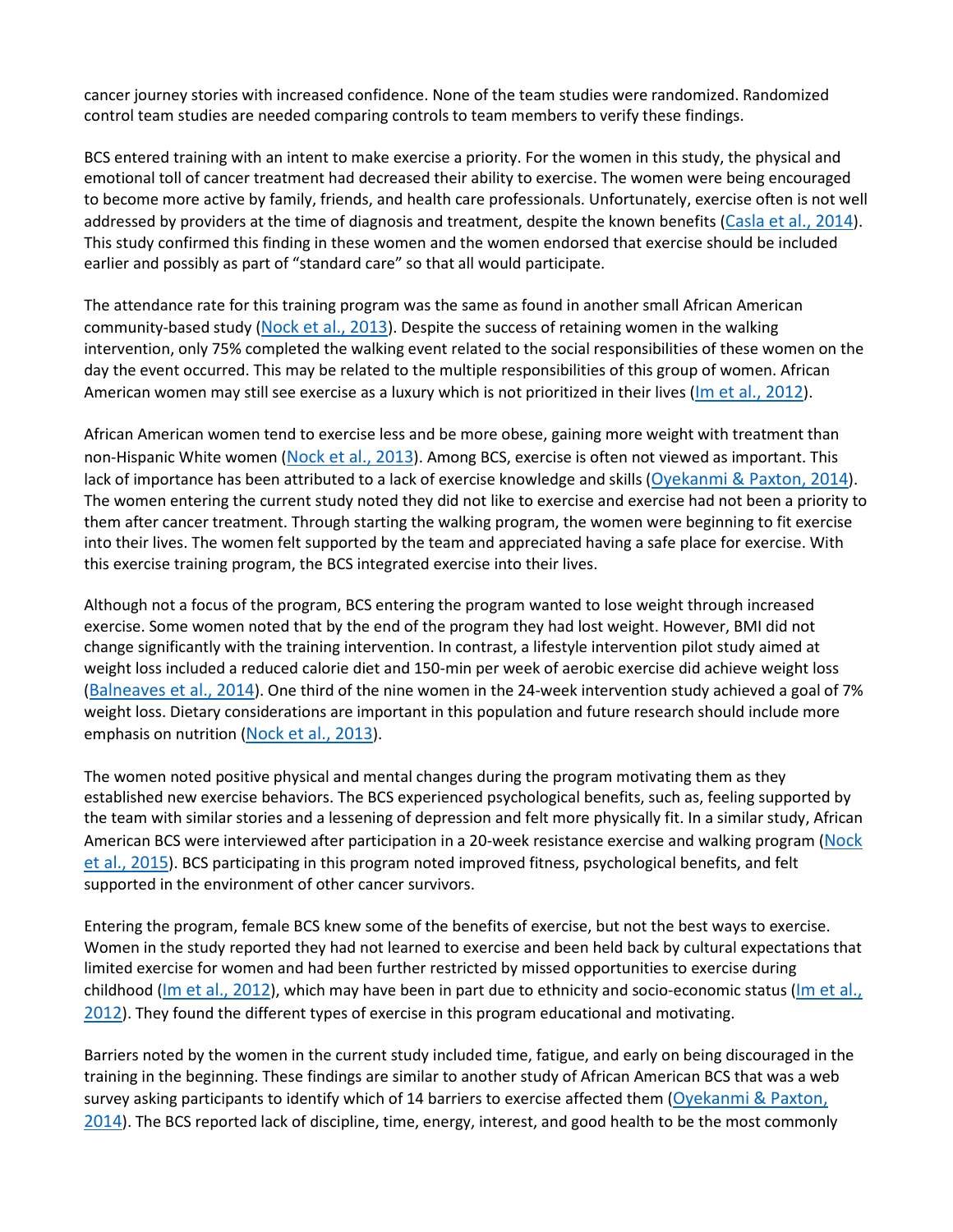reported barriers to exercise [\(Oyekanmi & Paxton, 2014\)](https://journals.sagepub.com/doi/10.1177/0193945918795313). The study also found that obese participants were more likely to report discouragement and lack of facilities or space as barriers to exercise.

The focus group related intentions to change their behavior driven in congruence with concepts of the Theory of Planned Behavior. Personal attitudes toward exercising became more positive, subjective norms changed impacting their exercise desires, and they believed they had more control over exercise after the intervention.

This study had several limitations including a small, self-selected sample. However, the fact that African American women enrolled in the program and maintained participation despite the record cold winter is notable. A large percent of the sample did not complete physical measurements (BMI and walk-test). However, significant improvement was still seen in functional endurance for the women who did complete testing. Recruitment was completed by medical professionals who indirectly supervised the program which limits findings as this approach likely added to the success of the program in this study. The program was labor intensive which could limit it being repeated. Yet, the number of professional staff and supporters likely added to the women successfully completing the program.

A 14-week medically supervised, team physical activity program encouraged African American BCS to exercise with the goal of completing a 5K. The training program promoted improved walking and well-being among BCS. Female BCS enjoyed the experience and were wishing for continued team exercise in their community. Practitioners may consider a team approach including nutrition and exercise education for improving exercise habits in cancer survivors.

## Acknowledgements

The authors thank Kimberlee Gretebeck, PhD, RN, for her careful review and mentorship in preparing this article.

## Declaration of Conflicting Interests

The author(s) declared no potential conflicts of interest with respect to the research, authorship, and/or publication of this article.

## **Funding**

The author(s) disclosed receipt of the following financial support for the research, authorship, and/or publication of this article: American Cancer Society/Kohl's Cares Grant.

## References

| Ajzen, I. (1991). The theory of planned behavior. Organizational Behavior and Human Decision Processes,<br>50, 179-211.                                                                                                                                                                                                                        |
|------------------------------------------------------------------------------------------------------------------------------------------------------------------------------------------------------------------------------------------------------------------------------------------------------------------------------------------------|
| Balneaves, L. G., Van Patten, C., Truant, T. O., Kelly, M., Neil, S. E., Campbell, K. L. (2014). Breast cancer<br>survivors' perspectives on a weight loss and physical activity lifestyle intervention. Supportive Care<br>in Cancer, 22, 2057-2065. doi:10.1007/s00520-014-2185-4                                                            |
| Battaglini, C. L., Mills, R. C., Phillips, B. L., Lee, J. T., Story, C. E., Nascimento, M. G., Hackney, A. C.<br>(2014). Twenty-five years of research on the effects of exercise training in breast cancer survivors: A<br>systematic review of the literature. World Journal of Clinical Oncology, 5, 177-190.<br>doi:10.5306/wjco.v5.i2.177 |
| Bohannon, R. W. (1995). Sit-to-stand test for measuring performance of lower extremity muscles.<br>Perceptual and Motor Skills, 80, 163-166.                                                                                                                                                                                                   |
| Bradshaw, P. T., Ibrahim, J. G., Khankari, N., Cleveland, R. J., Abrahamson, P. E., Stevens, J., Gammon,<br>M. D. (2014). Post-diagnosis physical activity and survival after breast cancer diagnosis: The Long<br>Island Breast Cancer Study. Breast Cancer Research and Treatment, 145, 735-742.<br>doi:10.1007/s10549-014-2966-y            |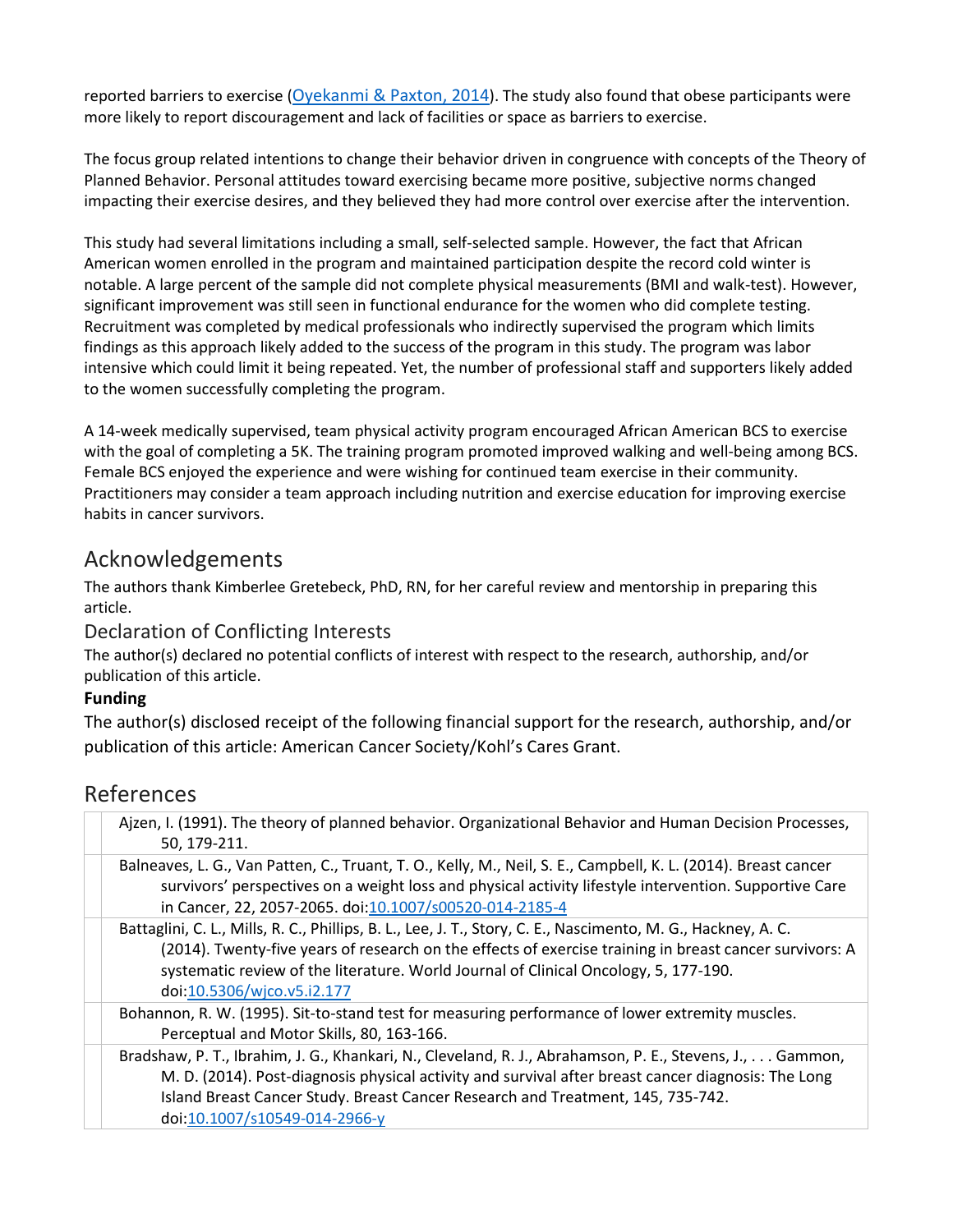| Carter, C. L., Onicescu, G., Cartmell, K. B., Sterba, K. R., Tomsic, J., Alberg, A. J. (2012). The comparative<br>effectiveness of a team-based versus group-based physical activity intervention for cancer survivors.<br>Supportive Care in Cancer, 20, 1699-1707. |
|----------------------------------------------------------------------------------------------------------------------------------------------------------------------------------------------------------------------------------------------------------------------|
| Casla, S., Hojman, P., Márquez-Rodas, I., López-Tarruella, S., Jerez, Y., Barakat, R., Martín, M.                                                                                                                                                                    |
|                                                                                                                                                                                                                                                                      |
| (2014). Running away from side effects: Physical exercise as a complementary intervention for                                                                                                                                                                        |
| breast cancer patients. Clinical and Translational Oncology, 17, 180-196. doi:10.1007/s12094-014-                                                                                                                                                                    |
| 1184-8                                                                                                                                                                                                                                                               |
| Cho, M. H., Dodd, M. J., Cooper, B. A., Miaskowski, C. (2012). Comparisons of exercise dose and symptom                                                                                                                                                              |
| severity between exercisers and nonexercisers in women during and after cancer treatment. Journal                                                                                                                                                                    |
| of Pain and Symptom Management, 43, 842-854.                                                                                                                                                                                                                         |
| Coughlin, S. S., Yoo, W., Whitehead, M. S., Smith, S. A. (2015). Advancing breast cancer survivorship                                                                                                                                                                |
| among African-American women. Breast Cancer Research and Treatment, 153, 253-261.                                                                                                                                                                                    |
|                                                                                                                                                                                                                                                                      |
| doi:10.1007/s10549-015-3548-3                                                                                                                                                                                                                                        |
| Courneya, K. S., Vardy, J. L., O'Callaghan, C. J., Friedenreich, C. M., Campbell, K. L., Prapavessis, H.,                                                                                                                                                            |
| Booth, C. M. (2016). Effects of a structured exercise program on physical activity and fitness in colon                                                                                                                                                              |
| cancer survivors: One year feasibility results from the CHALLENGE trial. Cancer Epidemiology,                                                                                                                                                                        |
| Biomarkers & Prevention, 25, 969-977.                                                                                                                                                                                                                                |
| Ellsworth, R. E., Valente, A. L., Shriver, C. D., Bittman, B., Ellsworth, D. L. (2012). Impact of lifestyle factors                                                                                                                                                  |
| on prognosis among breast cancer survivors in the USA. Expert Review of Pharmacoeconomics &                                                                                                                                                                          |
| Outcomes Research, 12, 451-464. doi: 10.1586/erp.12.37                                                                                                                                                                                                               |
|                                                                                                                                                                                                                                                                      |
| Fisher, M. I., Lee, J., Davies, C. C., Geyer, H., Colon, G., Pfalzer, L. (2015). Oncology section EDGE task force                                                                                                                                                    |
| on breast cancer outcomes: A systematic review of outcome measures for functional mobility.                                                                                                                                                                          |
| Rehabilitation Oncology, 33(3), 19-31.                                                                                                                                                                                                                               |
| Husebø, A. M. L., Karlsen, B., Allan, H., Søreide, J. A., Bru, E. (2015). Factors perceived to influence exercise                                                                                                                                                    |
| adherence in women with breast cancer participating in an exercise programme during adjuvant                                                                                                                                                                         |
| chemotherapy: A focus group study. Journal of Clinical Nursing, 24, 500-510.                                                                                                                                                                                         |
| doi:10.1111/jocn.12633                                                                                                                                                                                                                                               |
| Im, E.-O., Ko, Y., Hwang, H., Yoo, K. H., Chee, W., Stuifbergen, A., Chee, E. (2012). "Physical activity as a                                                                                                                                                        |
| luxury": African American women's attitudes toward physical activity. Western Journal of Nursing                                                                                                                                                                     |
| Research, 34, 317-339.                                                                                                                                                                                                                                               |
| Lee, C. E., Von Ah, D., Szuck, B., Lau, Y. K. (2016). Determinants of physical activity maintenance in breast                                                                                                                                                        |
|                                                                                                                                                                                                                                                                      |
| cancer survivors after a community-based intervention. Oncology Nursing Forum, 43, 93-102.                                                                                                                                                                           |
| doi:10.1188/16.onf.43-01ap                                                                                                                                                                                                                                           |
| Loprinzi, P. D., Cardinal, B. J., Si, Q., Bennett, J. A., Winters-Stone, K. M. (2012). Theory-based predictors of                                                                                                                                                    |
| follow-up exercise behavior after a supervised exercise intervention in older breast cancer survivors.                                                                                                                                                               |
| Supportive Care in Cancer, 20, 2511-2521. doi:10.1007/s00520-011-1360-0                                                                                                                                                                                              |
| Loprinzi, P. D., Lee, H. (2014). Rationale for promoting physical activity among cancer survivors: Literature                                                                                                                                                        |
| review and epidemiologic examination. Oncology Nursing Forum, 41, 117-125.                                                                                                                                                                                           |
| Lucas, A. R., Levine, B. J., Avis, N. E. (2017). Posttreatment trajectories of physical activity in breast cancer                                                                                                                                                    |
| survivors. Cancer, 123, 2773-2780. doi:10.1002/cncr.30641                                                                                                                                                                                                            |
|                                                                                                                                                                                                                                                                      |
| Luoma, M.-L., Hakames-Blomquist, L., Blomquist, C., Nikandeer, R., Gustavsson-Lilius, M., Saarto, T.                                                                                                                                                                 |
| (2014). Experiences of breast cancer survivors participating in a tailored exercise intervention-A                                                                                                                                                                   |
| qualitative study. Anticancer Research, 34, 1193-1199.                                                                                                                                                                                                               |
| Miller, K. D., Siegel, R. L., Lin, C. C., Mariotto, A. B., Kramer, J. L., Rowland, J. H., Jemal, A.                                                                                                                                                                  |
| (2016). Cancer treatment and survivorship statistics, 2016. CA: A Cancer Journal for Clinicians,                                                                                                                                                                     |
| 66, 271-289. doi:10.3322/caac.21349                                                                                                                                                                                                                                  |
| Nelson, S. H., Marinac, C. R., Patterson, R. E., Nechuta, S. J., Flatt, S. W., Caan, B. J., Pierce, J. P.                                                                                                                                                            |
| (2016). Impact of very low physical activity, BMI, and comorbidities on mortality among breast                                                                                                                                                                       |
| cancer survivors. Breast Cancer Research and Treatment, 155, 551-557. doi:10.1007/s10549-016-                                                                                                                                                                        |
| 3694-2                                                                                                                                                                                                                                                               |
|                                                                                                                                                                                                                                                                      |